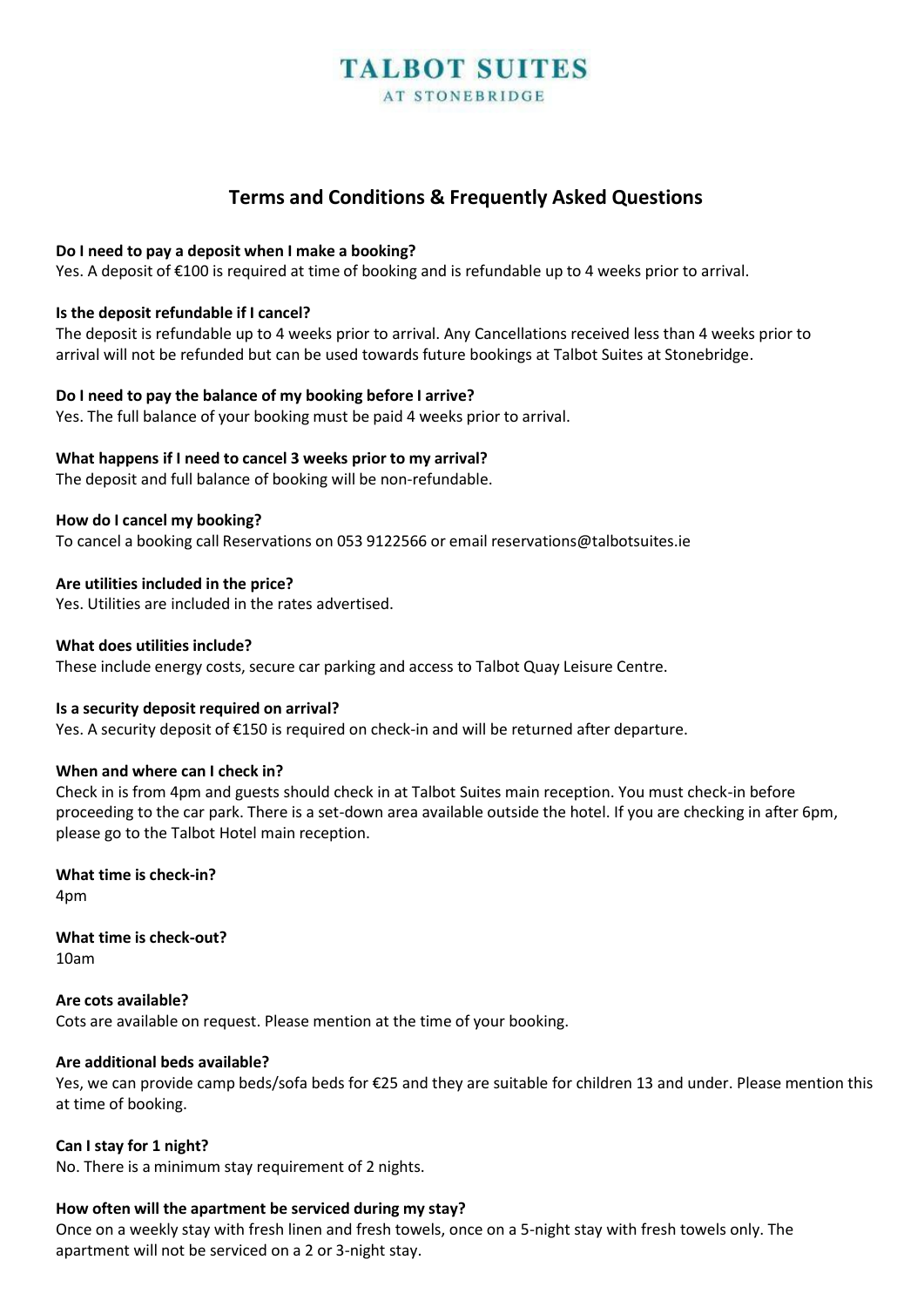# **Are pets allowed?**

No.

# **Are the kitchens fully equipped?**

Yes. There is an oven, microwave, dishwasher, fridge freezer, coffee machine in each apartment.

# **Are there laundry facilities?**

Yes. Each apartment has its own washing machine and dryer. We do not allow clothes on the balcony.

# **Is the complex secure?**

Yes. The complex is extremely secure. Only guests with key card access will have access to car park, lifts, and apartment. Guests will only have access to the level that their apartment is on.

# **Is there a safety deposit box in each apartment?**

Yes.

**What kind of heating is in the apartments?**

Gas central heating.

**Is there Wi-Fi available?**

Yes. There is FREE Wi-Fi throughout the complex for guests.

# **How far is the Talbot Hotel Wexford from Talbot Suites at Stonebridge?**

The Talbot Hotel Wexford is located less than 100 metres from the apartments on the Quay front.

# **Can I dine in the Talbot Hotel?**

Yes. All Talbot Suites at Stonebridge guests are welcome to use all food and beverage services at the Talbot Hotel Wexford.

**Is there a Kids Club?** No.

**Can I smoke in the apartment?** All apartments are **non-smoking**. Smoking is only permitted on balconies.

# **Can I have a barbeque?**

No. Barbeques are **not permitted** in the facility.

# **Do Talbot Suites at Stonebridge accept Talbot Collection Gift Cards?**

Yes.

**Can I charge Food and Beverages to my Apartment if I dine at the Talbot Hotel Wexford?** Yes.

**Are any of the Apartments wheelchair accessible?** No, but we are DAC (Disability Access Certificate) approved.

# **Do you have a babysitting service available if required?**

Yes. Please enquire upon booking.

# **Are there hairdryers?**

Yes. There is one hairdryer per apartment.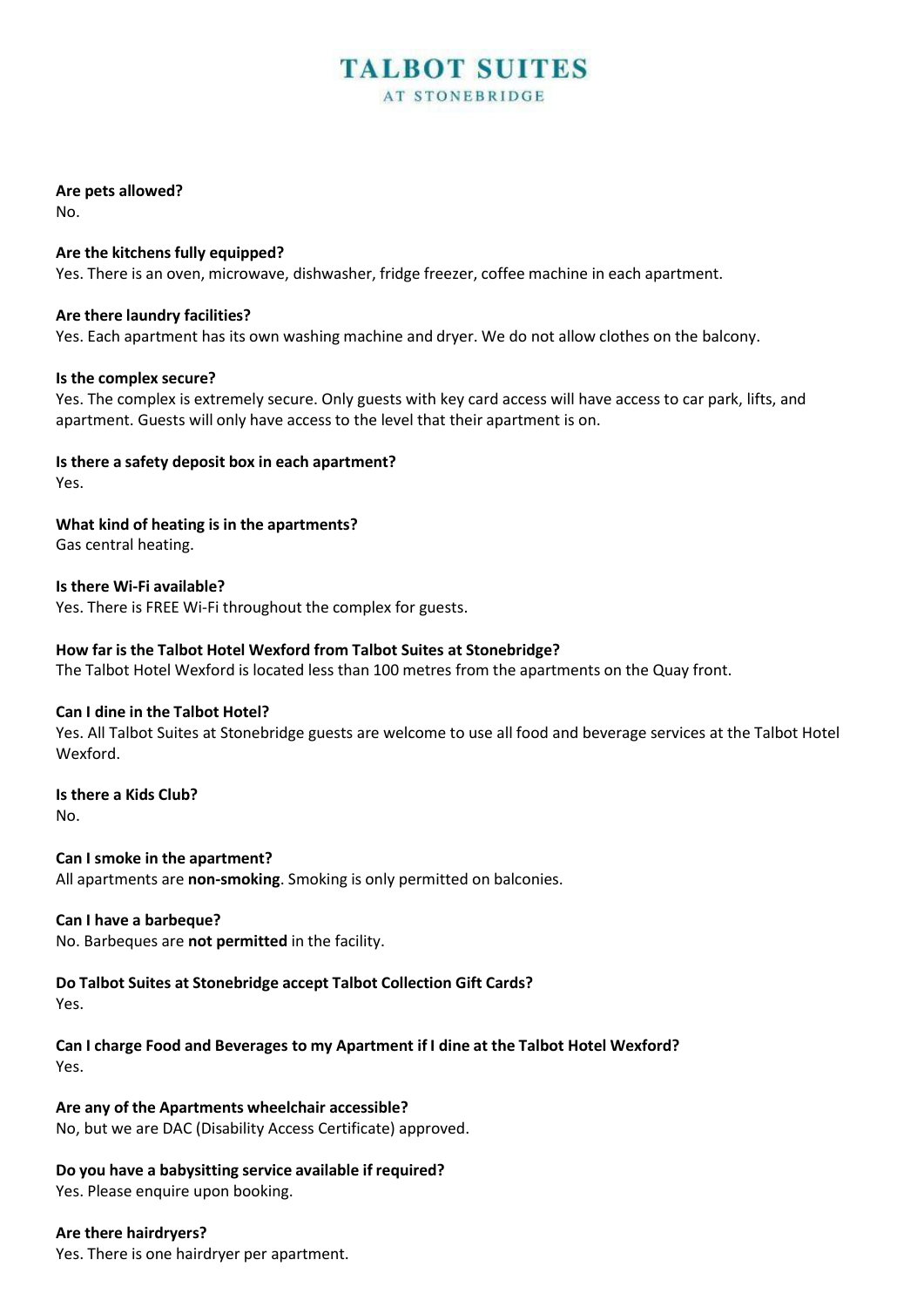# **Are there towels and linen provided?**

Towels and linen are provided.

# **Are there televisions and DVD players?**

All living rooms and bedrooms have televisions. DVD players are not available.

# **Terms & Conditions**

All rates quoted are subject to availability. To make a booking you must give a valid credit or debit card that will be charged the €100 booking deposit. There is a minimum length stay of 2 nights.

- Full payment less your deposit of your booking will be required 4 weeks prior to your arrival.
- A security deposit of €150 will be required at check-in on day of arrival.
- Cash will be accepted, or a credit/debit card will be charged €150 security deposit on check-in.
- The security deposit will be refunded within 48 hours of departure, only after cleaning / damages / other have been assessed. The hotel has 48 hours after check-out to make a claim on the security deposit.
- The apartments are non-smoking. Smoking is permitted in balconies only. Any guest found in breach of the apartments non-smoking policy will be charged cleaning fees (€150 minimum charge) and loss of revenue compensation.
- Talbot Suites at Stonebridge are supplied with duvets, all bed linen, and towels. Apartments will be serviced once in a weekly stay with fresh linen and fresh towels, once on a 4 or 5-night stay with fresh towels only. The apartment will not be serviced on a 2 or 3-night stay.
- There is no service of apartment on a 2 or 3-night stay.
- If you require fresh towels, please inform reception prior to 11am and they will be replaced for you at an additional charge. The charge for extra towels is €10 per change.
- Talbot Fitness Leisure Centre located at the Talbot Hotel Wexford do provide towels to Talbot Suites at Stonebridge guests complimentary. These towels must remain at Talbot Fitness and should not be brought back to the apartments.
- Should you wish to have your apartment serviced during your stay please inform reception 24 hours in advance. A charge of €50 applies.

We provide the following inventory in each apartment:

- Drinking Glasses & Wine Glasses
- Cups & Teaspoons
- Knifes
- **Spoons**
- **Forks**
- Plates
- Bowls
- **Saucepans**
- Frying Pan
- Casserole Dish
- Chopping Boards
- Washing Up Liquid
- Wine & Can Opener
- Dish Basin & Draining Board
- Tea Towel
- Toaster
- **Microwave**